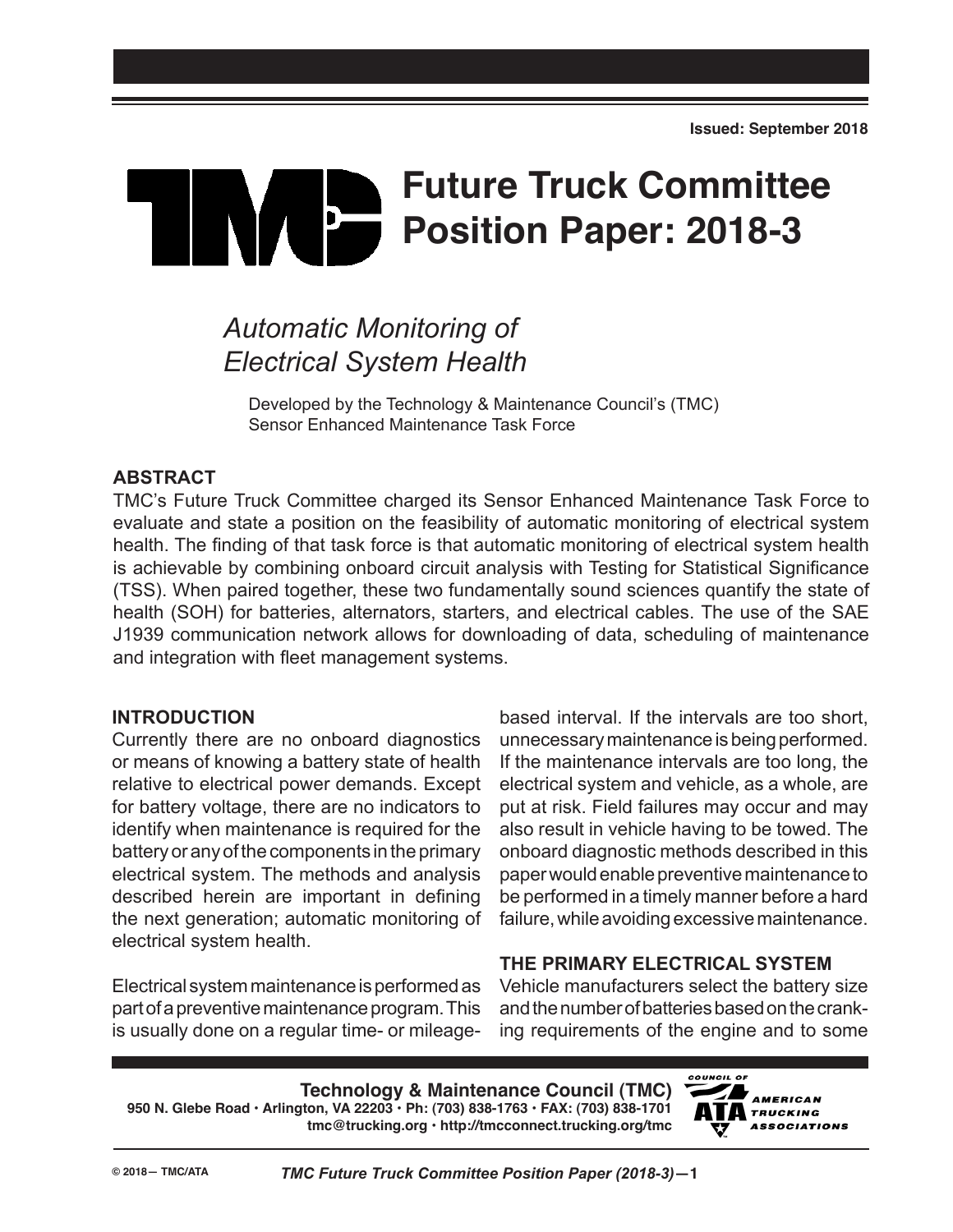extent upon customer specifications. The batteries must provide the required cold cranking amperage (CCA) and reserve capacity (RC) to ensure day-to-day operation and support for defined parasitic loads. Likewise, the alternator must provide for 100 percent charging during a normal duty cycle while providing power for all the electrical systems and devices.

Lead acid (Pb-Acid) batteries are the most commonly used on ground vehicles. There are millions of vehicles in use today using Pb-Acid batteries. There are three basic types: wet cell (flooded), absorption glass mat (AGM) and gel-cell.

Batteries are further categorized by the intended application. Starting batteries are designed to provide high current surges for short durations. Starting batteries should be kept fully charged between cycles to prevent sulfation. Deep cycle batteries are designed for application where they are regularly discharged. They deliver less peak current than flooded batteries but are capable of withstanding regular discharging to low voltage levels.

Electrochemical capacitors (ECs) are also seeing widespread adoption for starting commercial vehicles. ECs offer high power for cranking, but low energy as compared to

batteries. ECs are integrated in conjunction with batteries to provide high cranking power to start the engine allowing the batteries to focus on only supplying the electrical loads. With an EC providing the cranking power the battery voltage will not drop during the engine starting cycle.

**Figure 1** is representative of a typical heavyduty configuration with starting and deep cycle batteries (See TMC RP 136B, *Managed/ Isolated Battery Systems for Electric Start Systems*). A normally open solenoid switch keeps the two battery types separated when the engine is off or the alternator output is low. It closes when the alternator output is high enough to charge the batteries.

#### **MAINTENANCE PRACTICES**

Onboard diagnostics are very limited. Typically, there is a gauge or digital display. There may be a red zone on the guage, and/or a low-voltage indicator light, with or without an audible alarm. The scaling could be in volts or state of charge (SOC). The gauge or display has minimal value. Its primary purpose is to let the driver know the electrical system is in good operating condition. The red zone or alert indicates corrective maintenance is required. If maintenance isn't performed there is a high risk the vehicle will not complete the intended



## **Figure 1: Typical Primary Electrical System**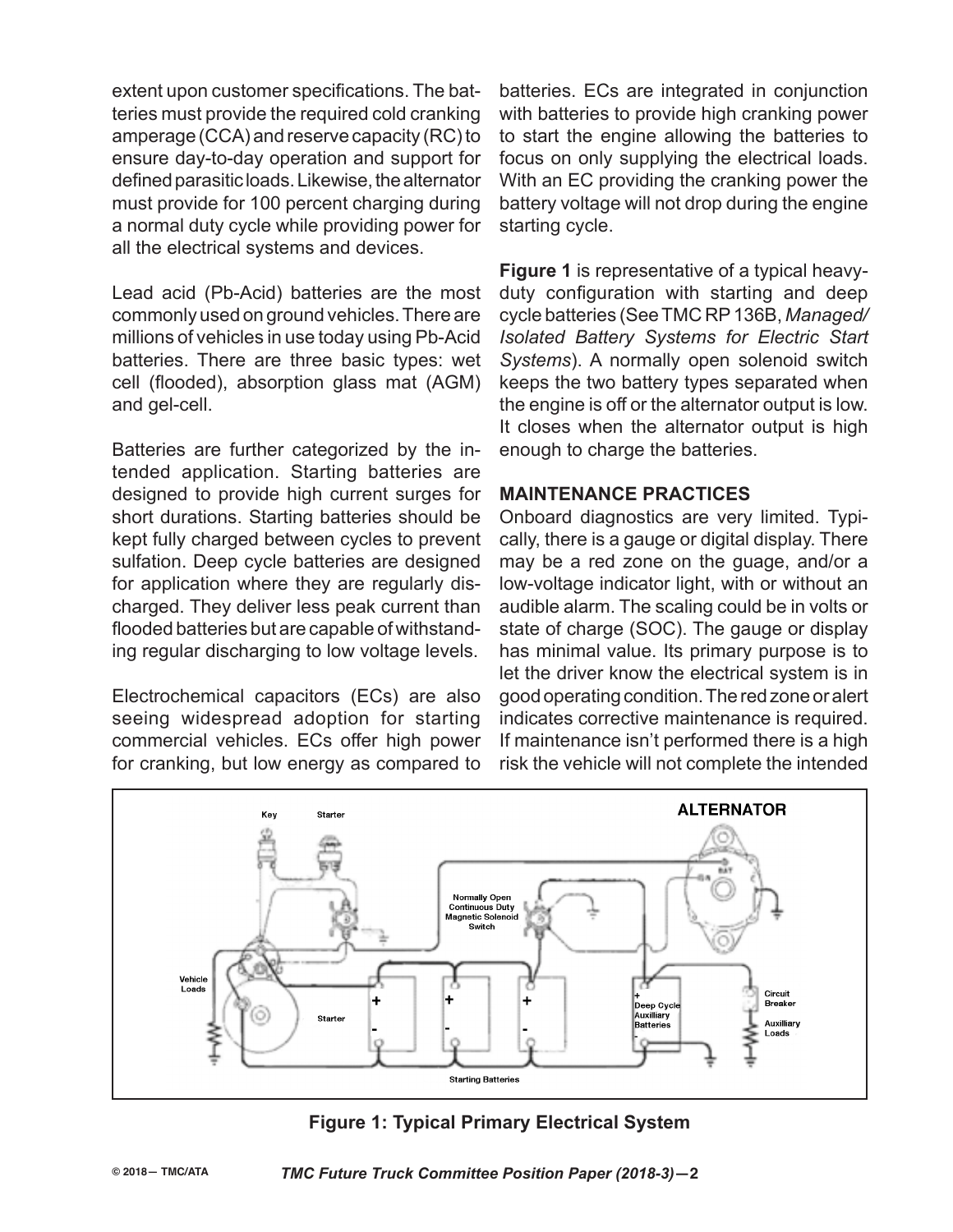mission. What is lacking in the current generation of vehicles is a condition-based alert to have a maintenance scheduled before a red zone or alert occurs.

Offboard diagnostic procedures are used to evaluate the health of each component independently. There are industry-wide standard test methods and diagnostic equipment for batteries, starters, alternators and cables. This has been the traditional practice used for decades. Maintenance is performed when either a component has failed in service, or as part of a routine maintenance. All corrective maintenance is too late. Failures disrupt the operation and the vehicle cannot reliably complete its missions. This means that service must be performed in the field or the vehicle must be towed to a maintenance facility.

Routine maintenance, commonly called preventive maintenance, is a good practice for electrical systems but it may take place too soon or too late. If too soon, unnecessary maintenance is performed and the vehicle is pulled out of service too often.

#### **BENEFITS OF CBM**

There are three categories of maintenance in use today: corrective maintenance (CM), preventive maintenance (PM) and conditionbased maintenance (CBM). They each have attributes that serve the needs of the maintenance community. When used in conjunction with each other they provide for the optimal level of maintenance.

CM can be characterized as "if it's broke, fix it." It is carried out on any item that shows substantial wear or has already failed. Roadside breakdowns are a common result of only using corrective maintenance practices.

Preventive maintenance can be characterized as "replace it before it breaks." PMs are the standard maintenance practice in most operations. Scheduled maintenance is based on an

interval of miles driven or interval of hours of operation. PMs ensure reliability and reduce the risk of field failure. Regularly scheduled PMs are more cost effective than just doing corrective maintenance. The downside of PM practices is that they can be too frequent resulting in excessive maintenance, cost, and out-ofservice hours. If PMs are scheduled too late, the maintenance is ineffective. Components will fail while in service resulting in additional cost and failure to complete missions.

CBM can be characterized as the optimal level of maintenance because it's performed at the right time. It uses real-time data to prioritize and optimize maintenance requirements. CBM determines the SOH of components or systems, and alerts when maintenance is necessary. Batteries and electrical systems in general can benefit from using CBM techniques to improve up-time, as well as reduce the cost of maintenance. Specifically, CBM can reduce the cost of doing excessive maintenance while ensuring there is ample time to replace components before they fail.

Take for example a new fleet purchase of 100 vehicles. For simplicity, this example is limited solely to a discussion of batteries rather than the entire electrical system.

Presume that the vehicles are to be maintained for 10 years. Weibull analyses and previous experience suggest failures will occur between Years 2 and 3. A preventive maintenance program is established to replace the batteries every two years. Each vehicle in the fleet has a three-battery pack. This equates to a replacement of 1,500 batteries over 10 years (10 years  $\div$  2 x 3 batteries x 100 vehicles). With CBM, the total numbers of batteries replaced would be reduced based on their SOH. The net savings is in replacing fewer than 1,500 batteries. Batteries are replaced only when requred. The result might be 1,200 or 1,125 (respectively a 20 or 25 percent reduction) or some other quantity less than 1,500 battery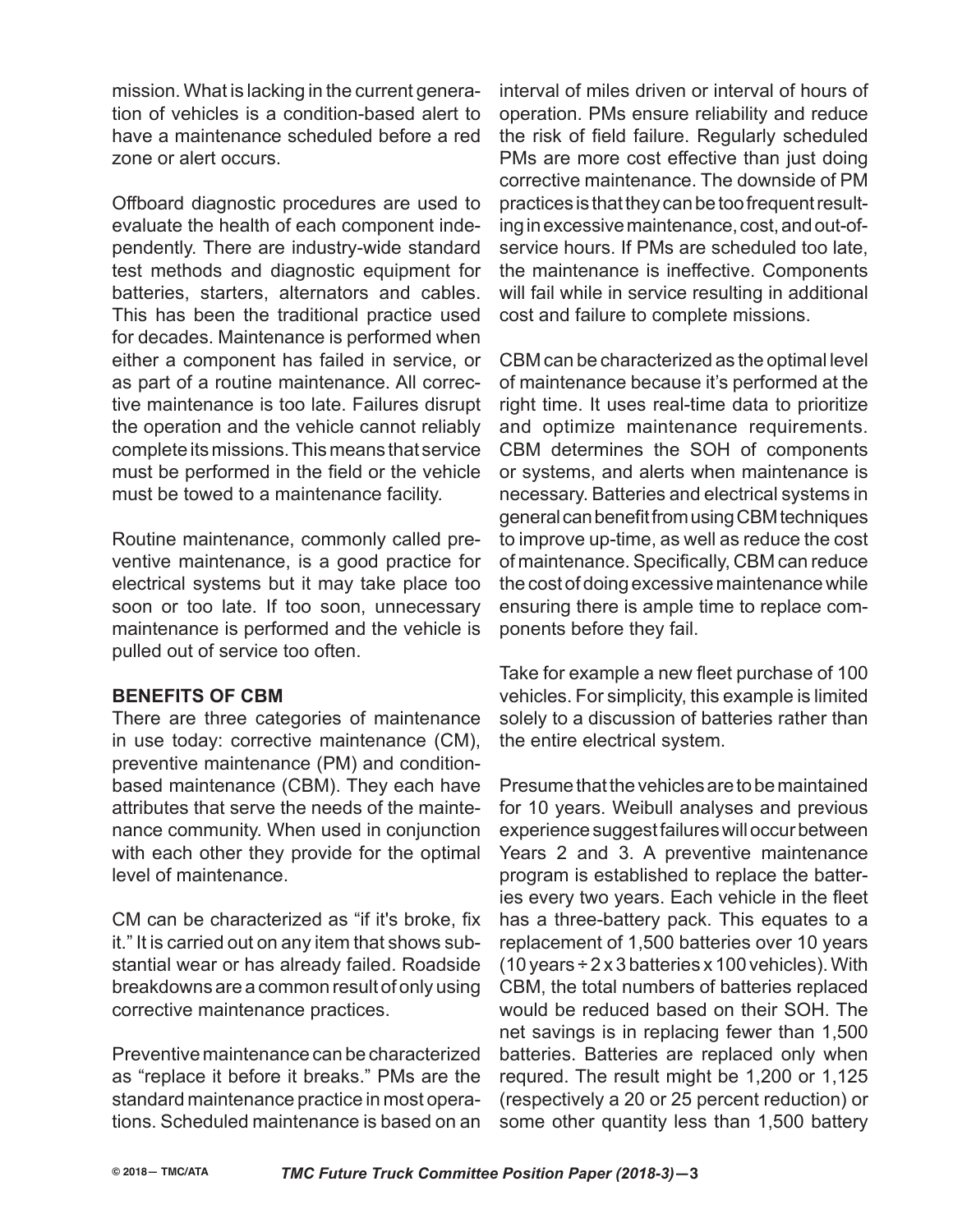replacements. The annual cost savings is directly proportional to the number of batteries that are not needlessly replaced that year.

This example does not imply that the batteries which are not replaced on a PM schedule will last another two years. They may well not last that long. Fleets have PM schedules for other inspections and repairs that take place more routinely than every two years. It's during one of these PMs that the batteries are replaced if the CMB alert has been set. On a CBM program, the batteries remain in service longer and are replaced prior to their failure, as opposed to every two years even if they still have effective service life remaining.

#### **OPERATING MODES**

The primary electrical system shown in **Figure 1** has several modes of operation, or logic states. Each of these has a unique identity that is used for doing circuit analysis. There are four basic modes and several fault modes. The four basic modes are depicted in **Figure 2**.

• **Key OFF State:** With the key off, the internal combustion engine (ICE) is off and there is no alternator output. The starter battery pack may have a small load for electronic equipment that must operate under all conditions. This would include systems like anti-theft or telematics sys-



#### **Figure 2: Voltages for Electrical System Four Operating Modes**

tems. On vehicles requiring more devices or auxiliary equipment, an auxiliary battery is used allowing the starter battery pack to be in its most relaxed state.

- **Key ON and Engine OFF:** In this mode of operation, there is voltage at the key that is slightly below battery voltage. The difference between the two voltages is directly related to the amperage (electrical load) being drawn from the electrical distribution panel. This is many times the case with alternative-powered vehicle including hybrids.
- **Start Cycle:** The characteristics of the start cycle are easily identified. There is a significant power surge that begins when the magnetic starter switch pulls in. All of the voltages, including the battery voltage drop significantly. The key voltage and starter voltage both being lower that the battery voltage because of the high current through the battery cable to the starter. At the end of the start cycles voltage begin to recover relatively quickly even if the engine does not start.
- **Alternator Output:** The alternator output can only be present with the Key ON and engine running. The voltages at the key and the battery are at elevated levels above the batteries' 100 percent state of charge value. Typically the alternator output is regulated at 14.1 volts or more for 12-volt systems and 28.2 volts or more for a 24-volt system.

Once the operation mode is identified, the circuit analysis can be performed. Values of parameters (some measured and some calculated) can be compared with expected values and limits. Storing a historical record is beneficial for evaluation using statistical methods.

## **STARTER CIRCUIT ANALYSIS**

Circuit analysis is the primary method of doing onboard diagnostics. It is a method of determining the condition of a component without doing the intrusive diagnostic tests typically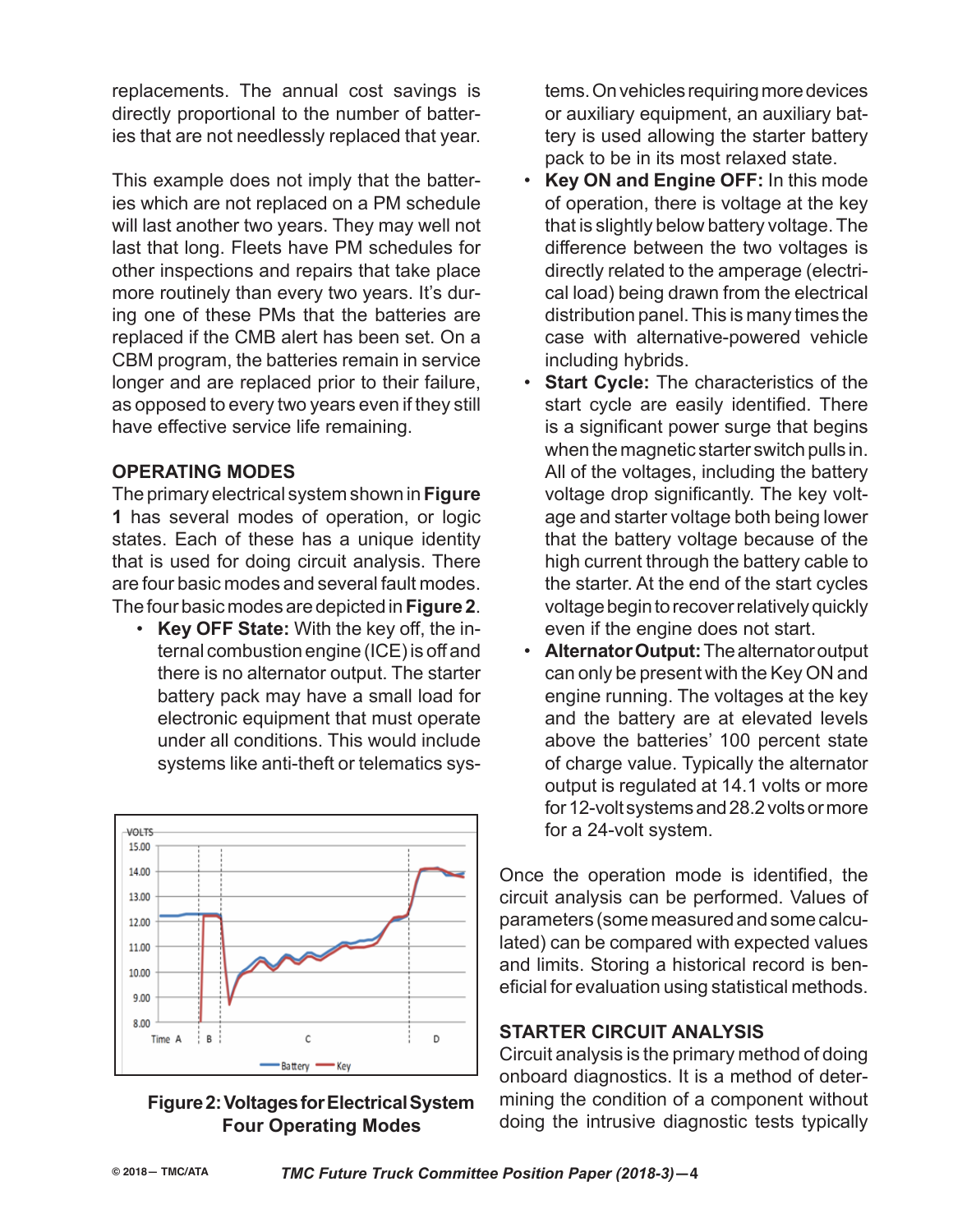done during PMs. When applied to the starter circuit, the internal resistance of the battery pack and impedance of the starter motor can be estimated fairly accurately and repeatedly. Changes in these values over time are key indicators that maintenance is required. This is the essence of CBM.

One method of measuring the current in the circuit is to use the battery cable as a shunt resistor. This eliminates the need for an inline shunt or a clamp on current sensor. For example, a 4/0 AWG copper cable five feet in length has a resistance of 250μ-ohms at 20C°. The resistance value changes with temperature. This intrinsic material property is referred to as the coefficient of resistivity. For automotive grade copper, there is correction factor of 0.00393 per C°. Resistance increases as temperature increases and decreases as temperature decreases. Thus, the value of the shunt resistor is determined by wire gauge, length and temperature.

This method of using the battery cable as a shunt is only valid when all the circuit components are at ambient temperature. This requires the vehicle to be stationary with the engine off for an adequate time so that the engine cools down to ambient temperature. Thus, each end of the cable, as well as the battery and starter motor are all at ambient temperature. The current through the starter circuit is calculated using the voltage drop across the cable (battery terminal voltage minus starter motor voltage) and the battery cable resistance at ambient temperature.

#### **STATISTICAL ANALYSIS**

Another important part of CBM is applying statistical analysis to compare each sample data set with baseline data.

The data sets have a mathematical relationship with the circuit model in terms of volts, amps, power and energy. However, in normal daily operation a statistical analysis is negated by the temperature differences between components and outside disturbance that effect engine cranking time. For example, the starter motor windings and the battery temperature may be substantially different when the vehicle has repeated start/stop cycles. In these cases, a rigorous analysis is not possible.

Analysis can only be done on a qualified start cycle where certain preconditions are met. These are usually after the vehicle has been stationary with the engine off for adequate time for all components to cool to ambient temperature. This same time allows any surface charge on the batteries to dissipate. Hence, the battery terminal volt can be estimated as the open circuit voltage (OCV). The next start cycle is designated as a qualified start cycle for doing statistical analysis. All of the components are at ambient temperature and the OCV is known.

All data sets, when corrected for temperature, have a distribution pattern centered on the mean value (arithmetic average) for each parameter being recorded. This is true until there is a significant change due to aging, wear, abrasion, corrosion, or complete failure. These are the conditions that warrant maintenance and trigger a CBM alert.

A reasonable assumption is the parametric values of a new system are at 100 percent SOH. Vehicles are built to known specification with approved components that meet the intended quality standards set by the manufacturers. Once a vehicle has passed final inspection and/or end of line testing, it is put into service. Normal operation is expected for hundreds and even thousands of daily cycles. If, in fact, the starting and charging systems operate satisfactorily for the end user on a daily basis, then the SOH of each parameter value is scaled to 100 percent.

Anticipating that the parametric values are stored in a history file, and the mean values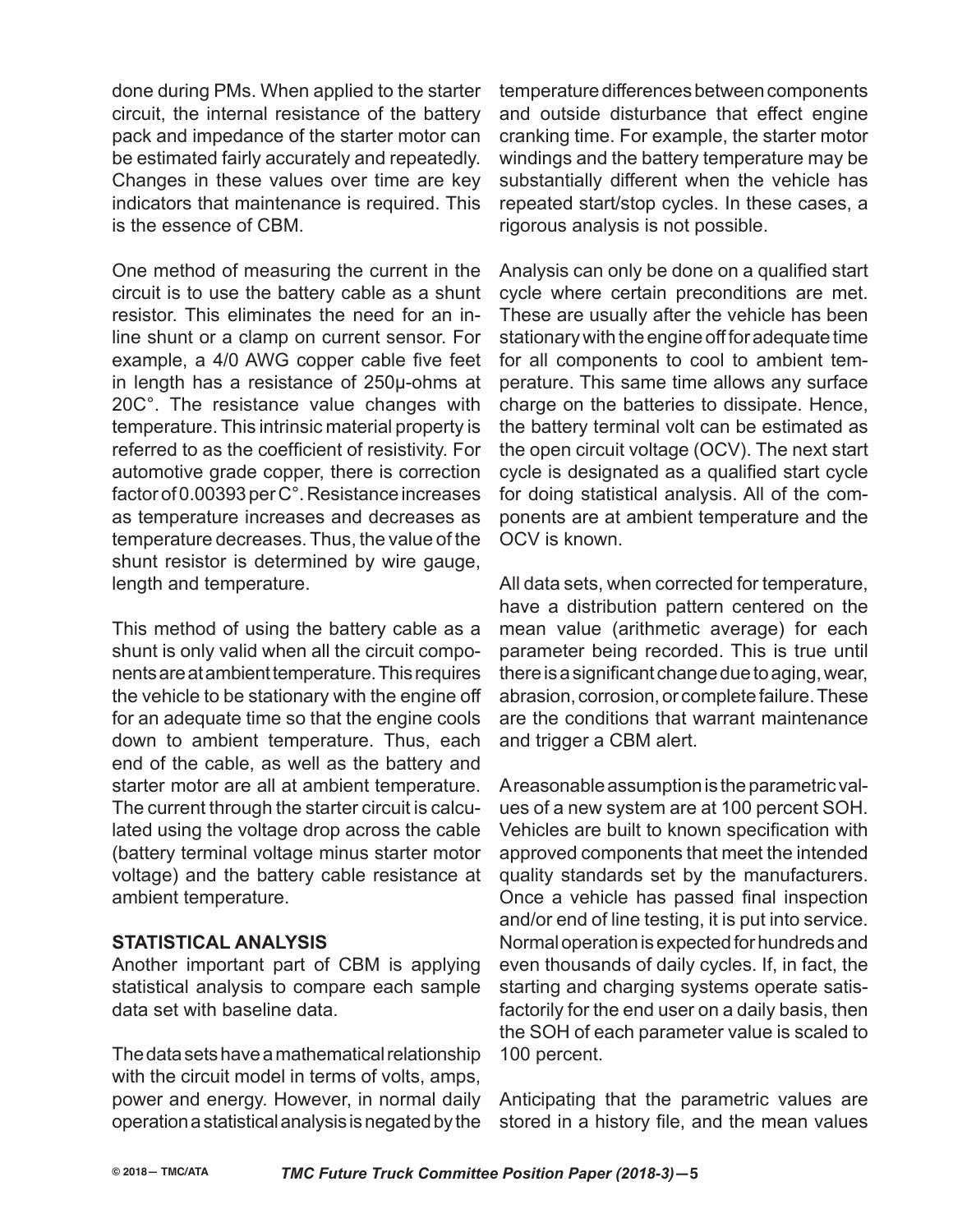and standard deviations calculated, the initial data sets of 30 to 100 qualified start cycles represent the baseline data. This baseline could then be used throughout the life of the system/vehicle to evaluate all qualified start cycles. Deviations that are outside of preset limits would be expected to trigger a CBM alert.

Parameters of specific importance include the mean value and standard deviations for:

- **Internal resistance of the battery.** As internal resistance increases the cold cranking ability decreases.
- **Impedance of the starter.** Changes signal internal faults (e.g., windings, brushes, commutator, etc.).
- **Efficiency of the starter cable.** This is a clear indicator of corrosion or loose connection.
- **Power delivered from batteries during initial time interval.** Batteries are not being charged properly, indicating irreversible aging.
- **Power into the starter during initial time interval**. Indicates circuit integrity compromised, external disturbance.
- **Mean value of charging voltage.** Changes signal internal faults of alternator, regulator or loose belt.

Hypothesis testing can be used in determining the SOH for the components. A t-test is a statistical examination of two sample means. A paired-sample t-test examines whether two means from the same group are statistically different at two time intervals and is commonly used when the variances of two normal distributions are unknown and when an experiment uses a small sample size.

For CBM applications, one sample mean employs the data obtained from a new battery and compares it to the mean of the same battery over time in order to identify statistically significant impairment. The same method would be used for starters, alternators and battery cables. In the case of battery cables a differ-

ence in t-test scores is an indication of corrosion, abrasion, chafing or a loose connection.

A linear method of determining when CBM is required could be accomplished by scaling each parametric to where it falls in terms of deviation from the mean baseline value. For example, the mean value can be scaled to 100 percent SOH and the limit scaled to 10 percent SOH. The CBM alert can set at 10 percent or some other arbitrary percentage based on experience and correlation with offboard diagnostics practices. When offboard diagnostic tests do not substantiate that a component needs replaced, then the CBM alert level should be adjusted accordingly.

Use of these or similar techniques can detect irreversible battery aging, reduction of CCA, current leakage, cable corrosion, loose connection, and starter motor and alternator degradation due normal wear resulting from hours of service, number of cycles and thermal stress. As conditions change, the circuit parameters move away from the mean values of the baseline data. Maintenance alerts are set if the data is outside of the confidence interval.

#### **STARTER CABLE MONITOR**

The gauge and length of a wire determines its resistance at 20C°. A correction factor is applied because resistance of copper is a function of temperature. This principle is applied to the cable connecting the battery to the starter. Knowing this resistance and the voltages on each end of the cable allows the instantaneous amperage during a start cycle to be calculated.

Further calculations yield the power and energy draw from the batteries. Efficiency of the cable is calculated as:



Efficiency for each start cycle, when corrected for temperature, should be within one standard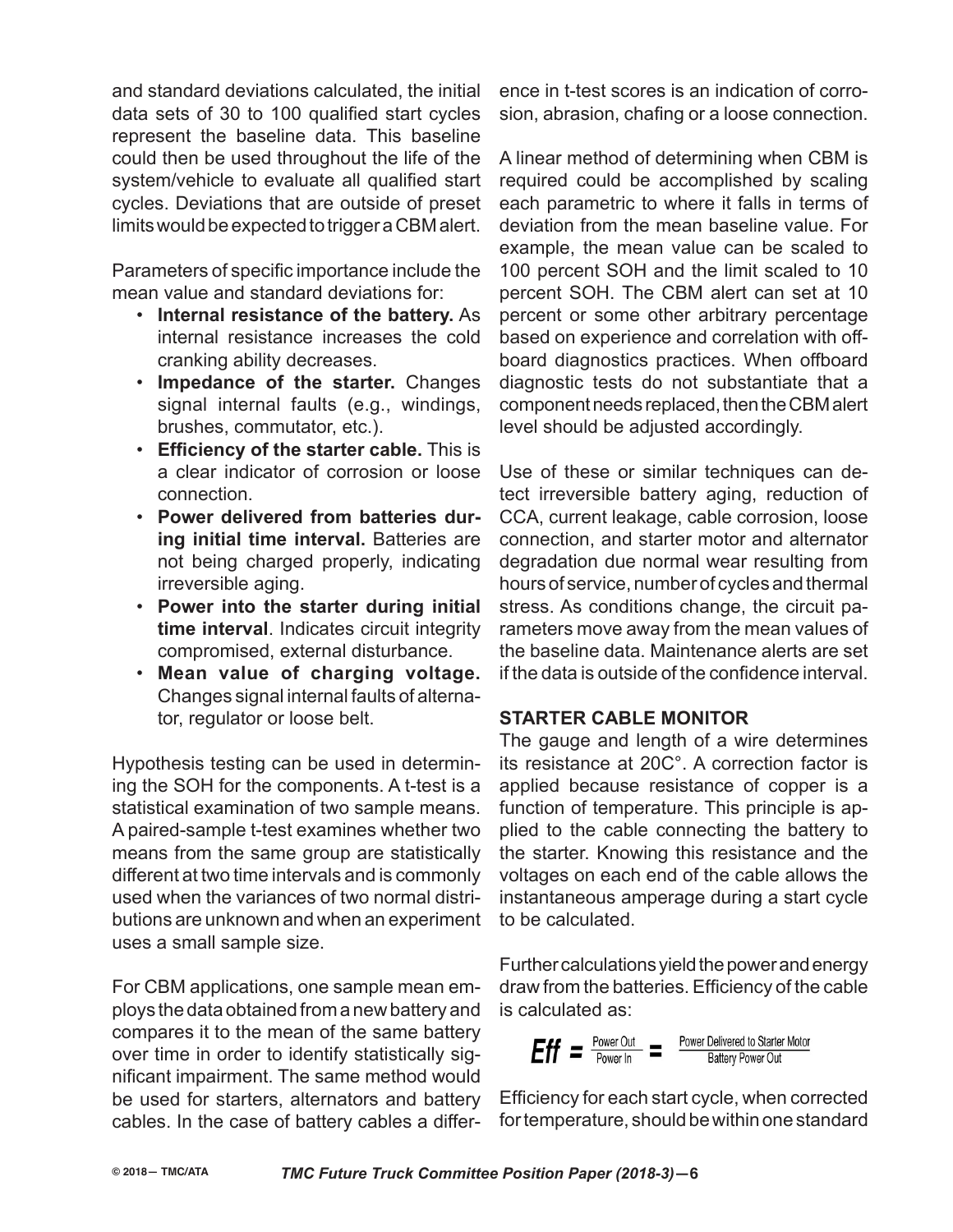

**Figure 3: Battery Cable Efficiency** 

deviation of the mean unless influenced by physical disturbance such as a loose connection or corrosion. In either case, the efficiency of the cable decreases, implying the voltage drop per amp crossed the cable has increased. This becomes a maintenance issue at some point. Typically, heavy-duty systems have a failure threshold of 0.1 volts per 100 amps (see **Figure 3**). This equates to an efficiency of greater than 92 percent in most heavy-duty systems.

#### **BATTERY SOH MONITOR**

The service life of a battery is adversely affected by internal leakage and sulfation of the plates, both of which lead to irreversible aging. Internal leakage results in energy loss and the inability to hold a charge while in an open circuit mode. Sulfation results in the internal resistance increasing (See **Figure 4**). This manifests itself in reduced CCA and RC. Both internal leakage and sulfation can be detected by using circuit analysis techniques and statistical methods. A CBM alert could certainly be triggered accordingly.

The state of health can be expressed as a percentage, "% SOH." A new battery is assigned a value of 100 percent SOH. A scaling factor is used to decrease the SOH with increasing degradation. For example, a doubling of internal resistance results in substantial loss of CCAs and is reason to replace the battery. This would be assigned a value of 10 pecent SOH and should trigger a CBM alert.

SOH easily verified by a technician using standard diagnostic methods. The CBM alert with the technician's verification justifies replacement of the battery. Without a CBM alert the technician would not need to perform the diagnostic procedure.

#### **DATA STRORAGE & PROCSSING**

Once filtering and triggering has been activated, the next consideration is how to store the data. There are two methods to be considered for data storage: simple ASCII, and binary. If data storage in binary form is chosen, any file captured and transferred would mandate postprocessing to make it human readable. The other method is to store a data log in a human readable ASCII format, which can be immediately interpreted. The file could also be marked (timestamp, data bus, message header, etc.) in such a way that it would be easy to write a post-processing PC-based application to parse and store the data for later predictive maintenance or further CBM analysis.



**Figure 4: Battery Internal Resitance Corrected to 20°C**